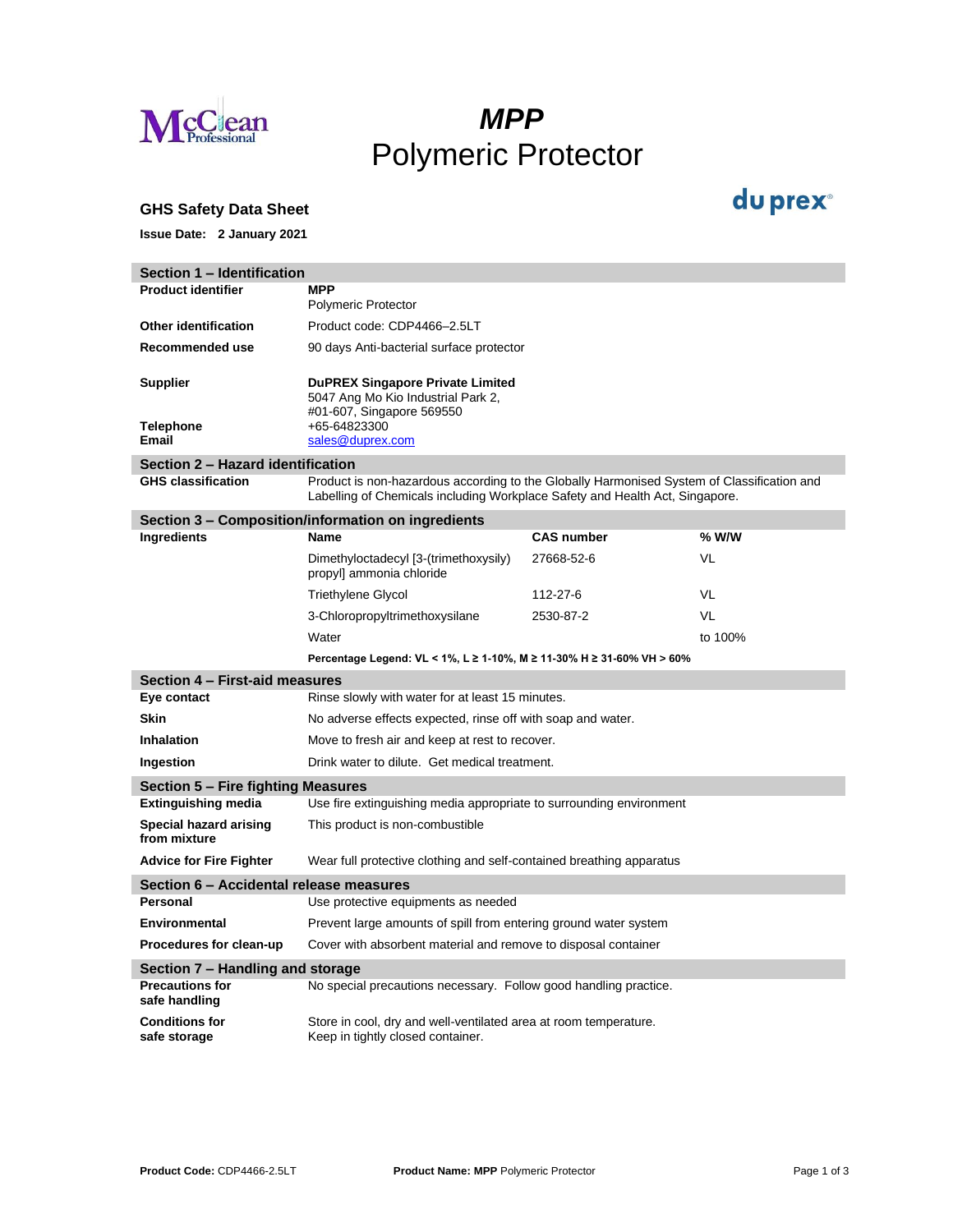

# *MPP* Polymeric Protector

### **GHS Safety Data Sheet**

### du prex<sup>®</sup>

|                                              | Section 8 – Exposure control/personal protection         |  |  |  |
|----------------------------------------------|----------------------------------------------------------|--|--|--|
| <b>Occupational exposure</b><br>limit values | Not determined                                           |  |  |  |
| <b>Biological limit values</b>               | No information available                                 |  |  |  |
| <b>Engineering controls</b>                  | No special requirement                                   |  |  |  |
| <b>Respiratory protection</b>                | No special protection is required                        |  |  |  |
| Eye protection                               | Not required under normal recommended use conditions     |  |  |  |
| <b>Hand protection</b>                       | None required under normal use conditions                |  |  |  |
| <b>Skin protection</b>                       | Not required under normal use conditions                 |  |  |  |
| Section 9 - Physical and chemical properties |                                                          |  |  |  |
| Appearance                                   | Clear                                                    |  |  |  |
| Odour                                        | Typical odour                                            |  |  |  |
| <b>Melting point</b>                         | Not determined                                           |  |  |  |
| <b>Boiling point</b>                         | Not determined                                           |  |  |  |
| Solubility in water                          | Soluble                                                  |  |  |  |
| <b>Specific gravity</b>                      | $1.01 \pm 0.01$ g/cm <sup>3</sup>                        |  |  |  |
| pH                                           | $6.5 - 7.5$                                              |  |  |  |
| Vapor pressure                               | Not available                                            |  |  |  |
| Vapor density                                | Not available                                            |  |  |  |
| <b>Viscosity</b>                             | Not available                                            |  |  |  |
| <b>Flash point</b>                           | Not available                                            |  |  |  |
| Auto-Ignition temp.                          | Not available                                            |  |  |  |
| <b>Flammable limits-Lower</b>                | Not available                                            |  |  |  |
| <b>Flammable limits-Upper</b>                | Not available                                            |  |  |  |
| Section 10 - Stability and reactivity        |                                                          |  |  |  |
| Reactivity/incompatibility                   | Not determined                                           |  |  |  |
| <b>Chemical s stability</b>                  | Stable under normal condition                            |  |  |  |
| <b>Possibility of hazardous</b><br>reactions | No information available                                 |  |  |  |
| <b>Conditions to avoid</b>                   | Extreme heat and open flame                              |  |  |  |
| <b>Hazardous decomposition</b><br>products   | Will not occur                                           |  |  |  |
| Section 11 - Toxicological information       |                                                          |  |  |  |
| <b>Effect on humans</b>                      | No toxicity data available                               |  |  |  |
| <b>Inhalation</b>                            | Not considered as irritant through normal use conditions |  |  |  |
| Ingestion                                    | May cause discomfort if swallowed                        |  |  |  |
| Skin                                         | Not considered as hazardous on skin                      |  |  |  |
| Eye contact                                  | Not expected under normal use conditions                 |  |  |  |
| <b>Respiratory sensitization</b>             | Not expected to be a respiratory sensitizer              |  |  |  |
| <b>Skin sensitization</b>                    | Not regarded as a skin sensitizer                        |  |  |  |
| Germ cell mutagenicity                       | Not regarded as a mutagenic hazard                       |  |  |  |
| Carcinogenicity                              | Not regarded as a carcinogenic hazard                    |  |  |  |
| <b>STOT-single exposure</b>                  | No toxicity data available                               |  |  |  |
| <b>STOT-repeated exposure</b>                | No toxicity data available                               |  |  |  |
| <b>Aspiration hazard</b>                     | Not expected to be a hazard                              |  |  |  |